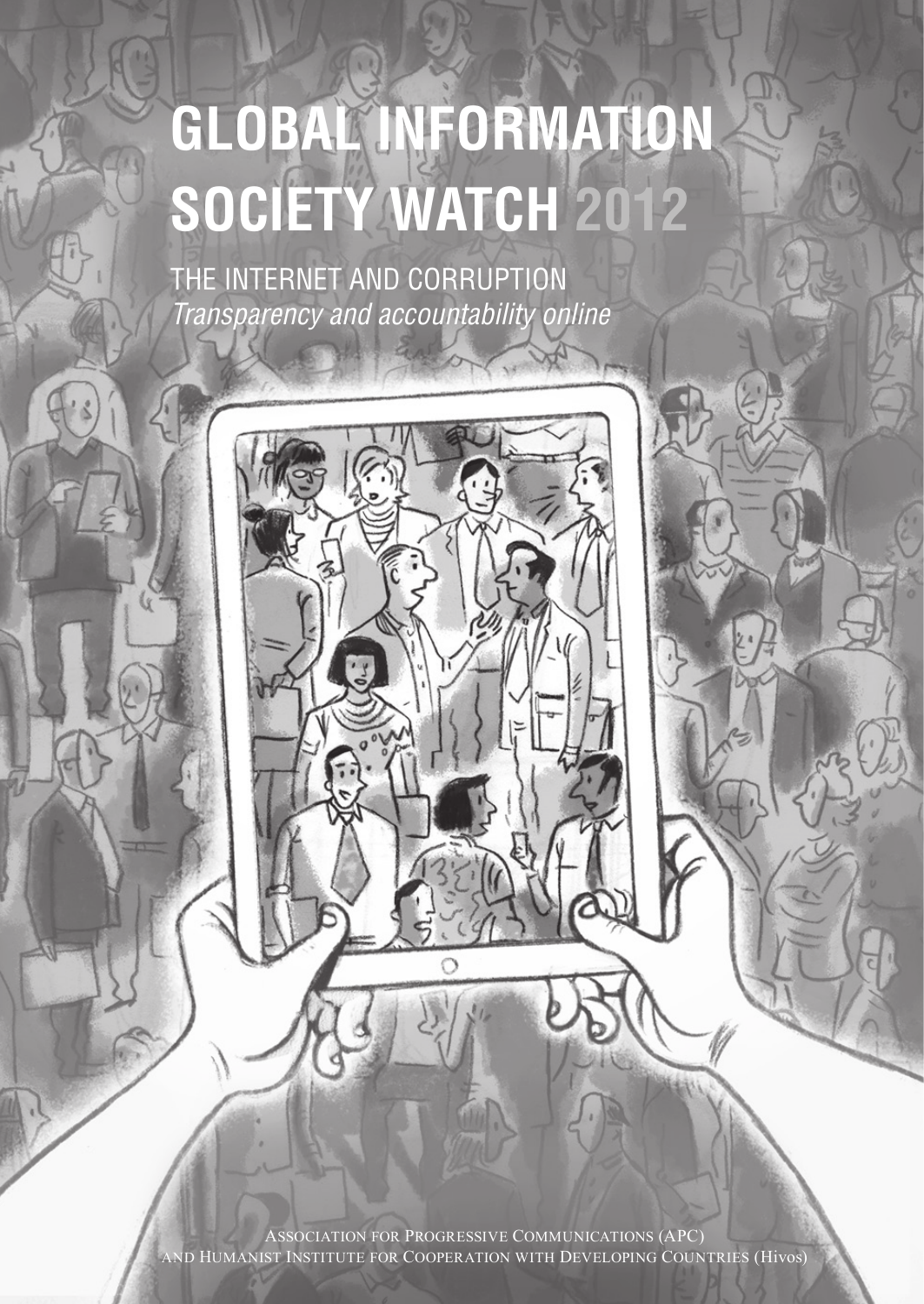## **Global Information Society Watch**

**2012**

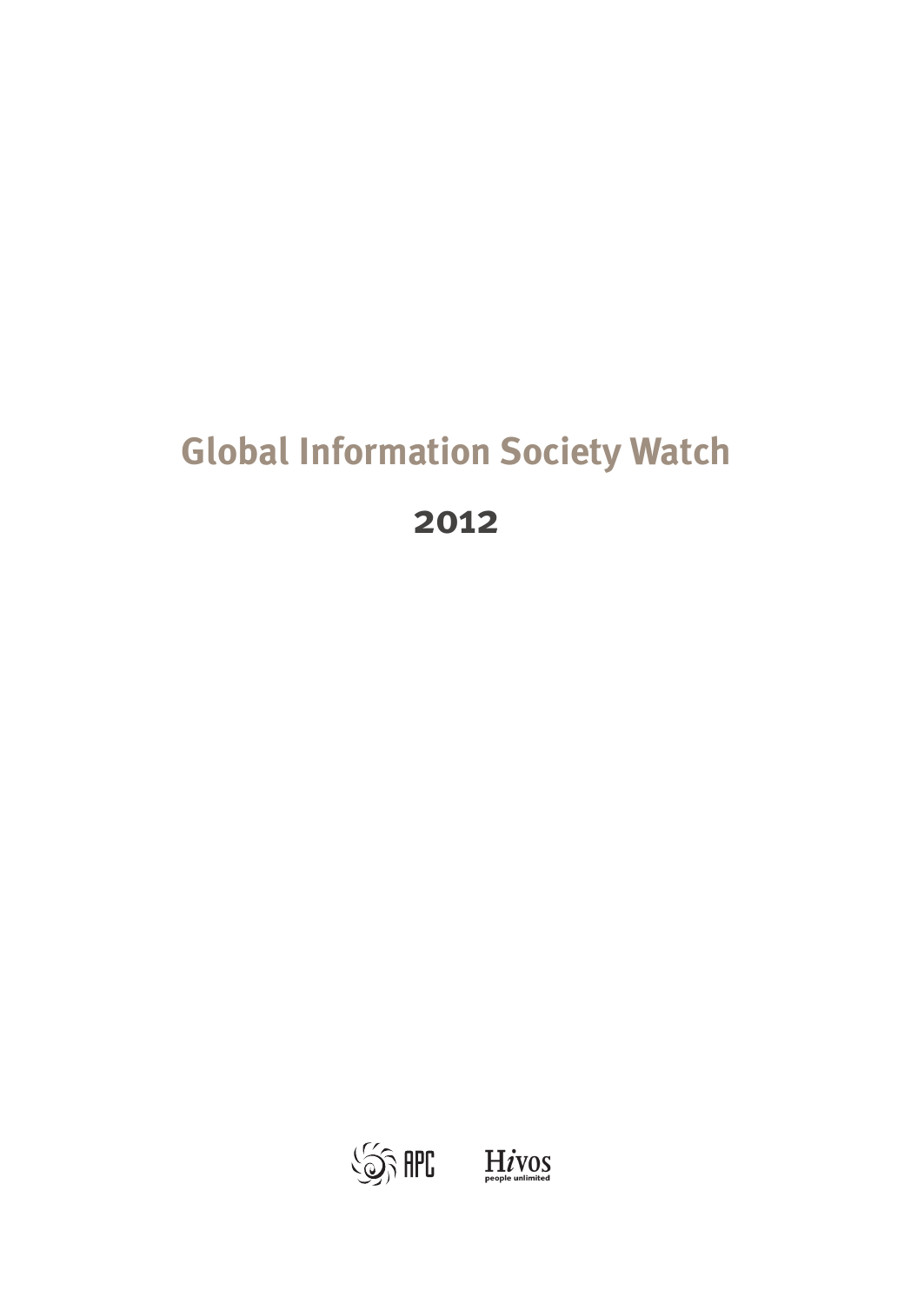#### **Steering committee**

Anriette Esterhuysen (APC) Loe Schout (Hivos)

#### **Coordinating committee**

Karen Banks (APC) Monique Doppert (Hivos) Valeria Betancourt (APC)

#### **Project coordinator**

Valeria Betancourt

**Editor**

Alan Finlay

**Assistant editor** Lori Nordstrom

#### **Publication production**

Mallory Knodel

#### **Proofreading**

Valerie Dee Lori Nordstrom

#### **Graphic design**

Monocromo info@monocromo.com.uy Phone: +598 2 400 1685

#### **Cover illustration**

Matías Bervejillo

#### **Financial support provided by**

Humanist Institute for Cooperation with Developing Countries (Hivos) Swedish International Development Cooperation Agency (Sida)





*Global Information Society Watch*  Published by APC and Hivos 2012

Creative Commons Attribution 3.0 Licence <creativecommons.org/licenses/by-nc-nd/3.0> Some rights reserved.

issn: 2225-4625 isbn: 978-92-95096-85-1 apc-201301-cipp-r-en-digital-176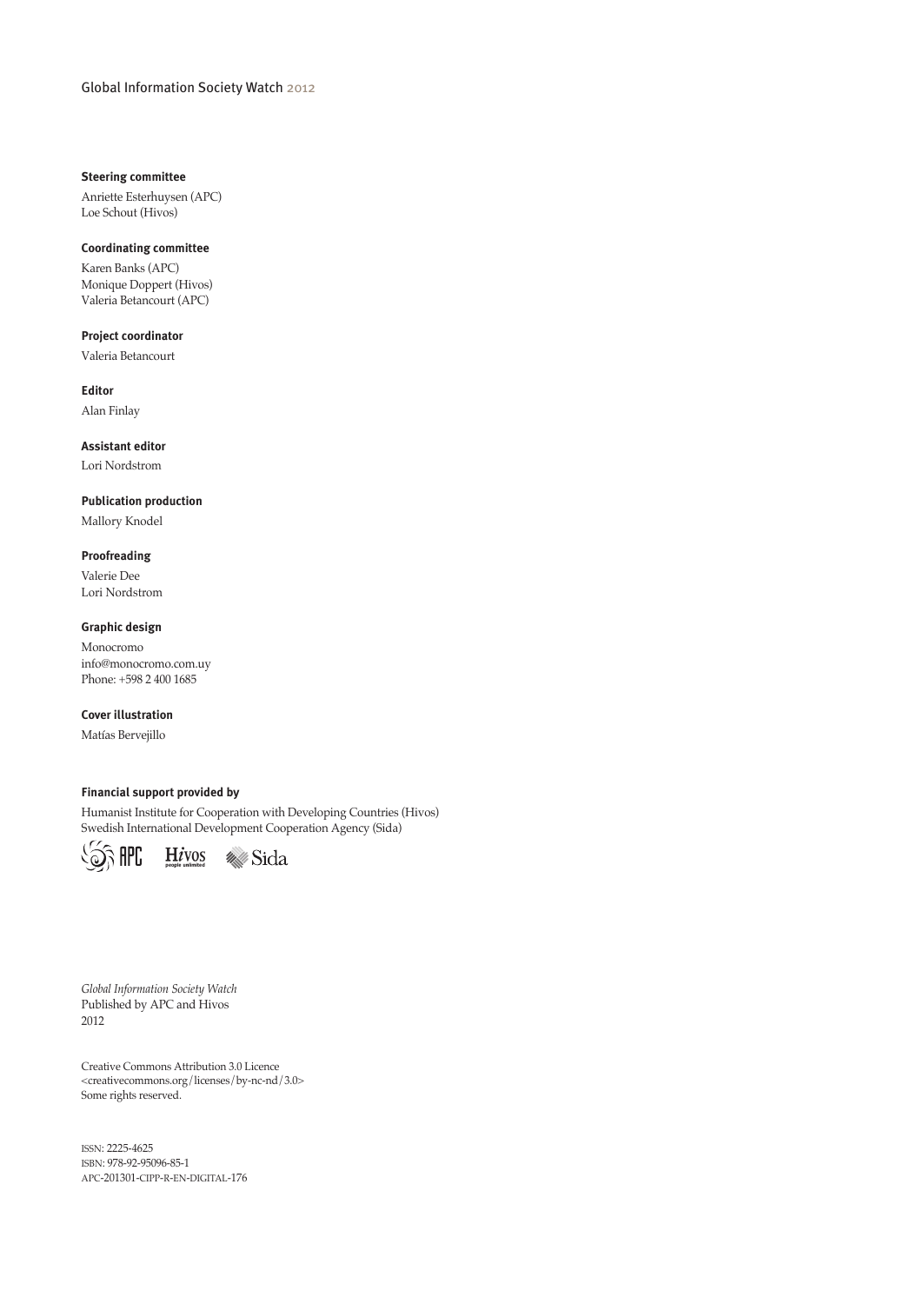### **Artivism online**

**Kate Declerck** JMI Foundation and Fair Play www.jmif.net and www.anticorruptionmusic.org

#### **Introduction**

Corruption has a profoundly negative impact on the lives of youth around the globe. In some cases, its consequences are severely harmful to their physical well-being: bribes demanded by health sector officials cut youth off from obtaining proper medical care; police corruption perpetuates tensions and violence within communities, driving youth into the frontlines of armed conflict; and barriers to accessing education and employment push youth into depression, drugs and alcoholism. The impacts of corruption on the mental state and attitudes of youth are no less harmful: the embezzlement of public funds and international aid by politicians and institutions erodes their trust in public systems, and bribes offered by politicians in exchange for votes, nepotism, and lack of transparency within electoral processes seed frustrations as they undermine their ability to influence public policy and realise social change.

While the deep-rooted complexities of corruption have driven some youth into a state of apathy, it has urged many others to take action. In 2009, the World Bank Institute<sup>1</sup> launched a new initiative to establish a collaborative platform for anti-corruption youth activists from around the world, and the Global Youth Anti-Corruption Network<sup>2</sup> was born. The profile of the activists involved is partly what would be expected from such a network: youth engaged in civil society organisations (CSOs) with anti-corruption missions. However, in collaboration with the JMI Foundation,<sup>3</sup> the partners have worked to involve young activists with an entirely different profile – young musicians, of all styles, but in particular young urban music artists.

This report will present the partners' rationale for identifying and prioritising young artists as

3 www.jmif.net

important players in the fight against corruption; the online and new media strategy employed to reach out to young musicians around the globe, most notably the annual Fair Play4 music video competition; and the results and outcomes of the partners' engagement with young musicians.

#### **Artivism**

Fear of police violence and state repression keeps many youth silenced and self-censored from speaking out against corruption. Others, determined to resist against this repression, are turning to music – a growing number to hip-hop and reggae – to voice their thoughts on the realities and struggles within their communities. Looking at the origins of these two musical styles – hip-hop's roots being in the African-American communities of Harlem and the Bronx, and reggae's roots in the ghettos of Jamaica – lends an understanding of why these two styles are particularly appealing to young "artivists" (art + activism = artivism), as they have a long history of being utilised by oppressed groups to address themes such as poverty, inequality and injustice. Additionally, the simplicity of hip-hop production, where the only instrument and equipment necessary is one's own voice, makes it accessible for youth from underprivileged neighbourhoods to practice. Today, from Colombia to the Democratic Republic of Congo (DRC) to India, underground hiphop and reggae movements are generating scores of young artists who have not only mastered the essentials of rhythm and rhyme, but whose lyrical content is insightful, inspiring and intelligent.

How might these young artists be able to influence the broader anti-corruption agenda? Certainly it is not a matter of celebrity status or pull, as state control over radio and TV has systematically worked to deny "socially conscious" artists a broad audience. Rather, what the JMI Foundation and World Bank Institute see as the key strength of these artists is the role they assume within local communities – both by representing, through their music, collective opinion on various sociopolitical issues affecting them, and by striving to

<sup>1</sup> wbi.worldbank.org

<sup>2</sup> voices-against-corruption.ning.com

<sup>4</sup> www.anticorruptionmusic.org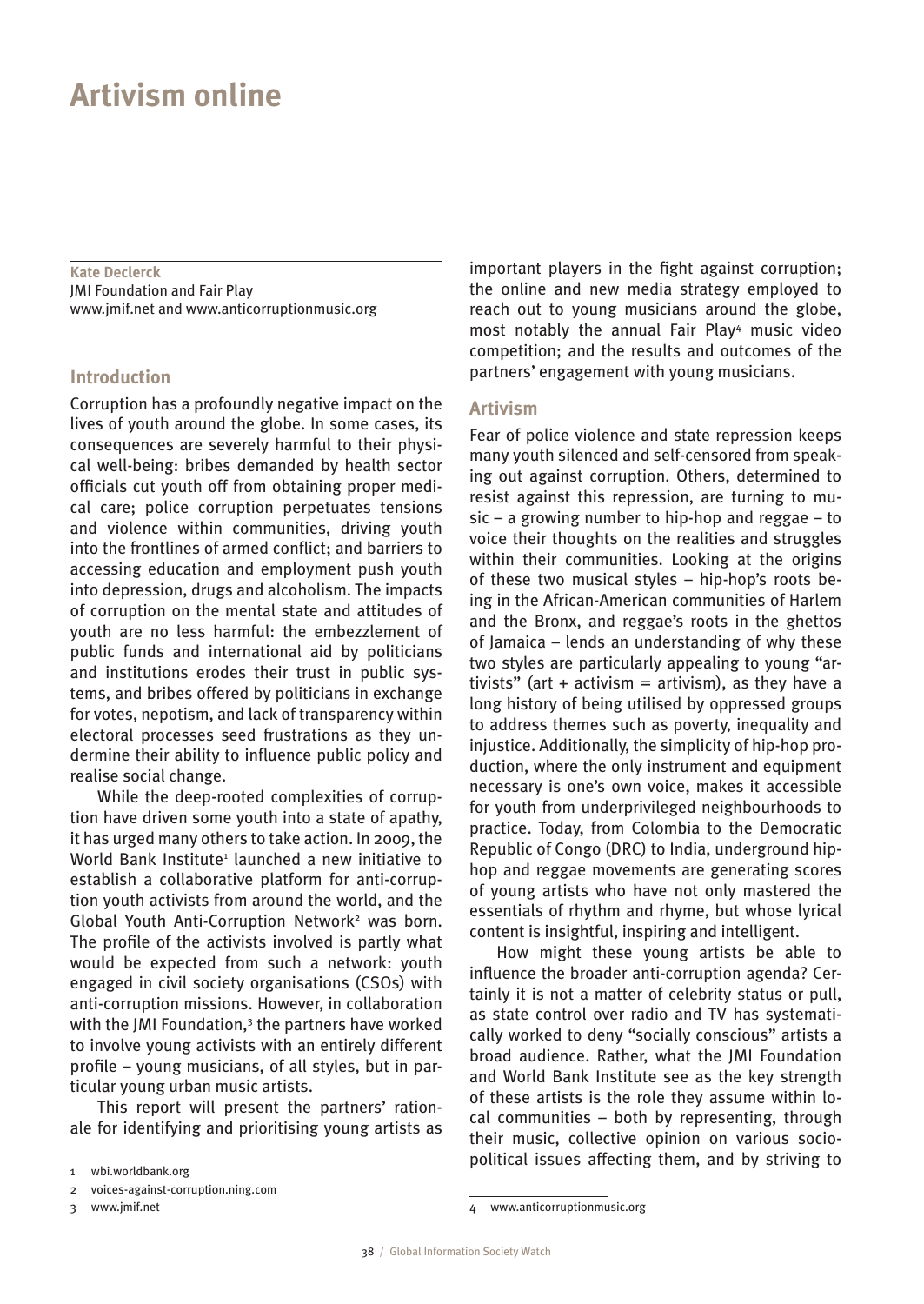raise consciousness and incite their peers to action rather than resignation.

Many citizens living within corrupt societies – particularly those who are economically disadvantaged and who therefore bear more harshly the impacts of corruption – harbour resentment towards political leaders, as their inability and/or lack of interest in establishing proper transparency and governance is perceived as a disregard for the people's interests. In light of this reality, musicians who grew up in underprivileged communities and dare to lobby, through their art, for the rights and interests of these communities, possess a formidable potential as alternative community leaders. In utilising music to advocate, educate and motivate rather than adopting traditional activist methods, artivists take an innovative and compelling approach to influence the broader anti-corruption agenda, sounding the alarm on behalf of the most distressed and under-represented communities, and thereby asserting the urgency for change.

#### **Online and new media strategy**

Recognising the enormous leadership potential of young artists as both ambassadors of and lobbyists for the anti-corruption cause, the main task of the JMI Foundation and World Bank Institute was to develop a programme that would support and nurture this capacity. Towards this objective, the partners established Fair Play, an annual anti-corruption music video competition open to young artists 18-35 years from anywhere in the world.

Why this approach? The competition was developed as a means to discover and establish contact with young socially conscious musicians. Much has been said about the contribution of social networks such as Myspace, Facebook and Twitter towards the democratisation of the internet and the music industry, by providing independent musicians with an affordable means to build their audience. However, the continuing dominance of those artists propped up by record labels and corporate marketing budgets still poses a major challenge for independent artists to gain significant visibility online, while it remains equally challenging for listeners to uncover interesting underground artists amidst the overabundance of content and advertising. To participate in the Fair Play competition, artists must upload their video entry and artist profile to the competition's website. In doing so, they gain a unique opportunity to reach new listeners worldwide and to have their work promoted as part of the global Fair Play campaign. For those with an interest in socially conscious music, the Fair Play platform serves as

a space for discovering underground artists from around the world, while translations of the lyrics (obligatory for participation in the competition), and the ability to vote and comment on the videos, provide listeners with the opportunity to gain a deeper understanding of the music and to interact directly with the artists.

In creating this online platform, the partners sought not only to connect individual artists and listeners and to compile the video materials necessary to deliver a unique global anti-corruption campaign with youth appeal. They also sought to encourage further interdisciplinary campaigns to be carried out, by making the music videos – invaluable new media outreach tools – available to other anti-corruption stakeholders such as organisations, institutions and the media, for broader dissemination as part of local/national level campaigns.

#### **Results and outcomes**

The first edition was organised in 2009-2010, and achieved the participation of artists from Armenia, Bangladesh, Burundi, Cameroon, Canada, Colombia, the DRC, Germany, Kenya, Lebanon, Macedonia, Malawi, Panama, the Philippines, Portugal, Senegal, Sierra Leone, South Africa, Tanzania, Uganda and Zimbabwe.

I-Voice (Palestine/Lebanon), Mafilika (Malawi) and Katya Emmanuel (DRC) were selected as winners of the music video competition, performed at the 1st Global Youth Anti-Corruption Network Forum in Brussels, Belgium, and recorded a new collaborative track: "Together Against Corruption".

Over 100 artists/bands participated in the second edition of Fair Play organised in 2010-2011, from Argentina, Australia, Barbados, Bulgaria, Cameroon, Colombia, Croatia, the Dominican Republic, Ecuador, Egypt, France, Germany, Guatemala, Indonesia, Italy, Kenya, Lebanon, Malawi, Mali, Mexico, Mongolia, Nepal, Peru, the Philippines, Romania, Slovakia, Slovenia, Spain, Sudan, Uganda and Vanuatu.

Winning bands De Bruces a Mi (Colombia), Kafulu Xenson (Uganda) and Young Life (Vanuatu) participated in the 2nd Global Youth Anti-Corruption Network Forum in Nairobi, performed live at the Sarakasi Dome alongside top Kenyan artist Sauti Sol, and recorded three new collaborative tracks: "Say No to Corruption", "Hand in Hand" and "We Are One People."

The lyrics of the submitted songs express various emotions, one of the foremost being frustration towards the perpetrators of corruption and injustice. As artist Marshall Dixon of France writes: "They have forgotten us really we are tired/ The people are starving really we are tired of your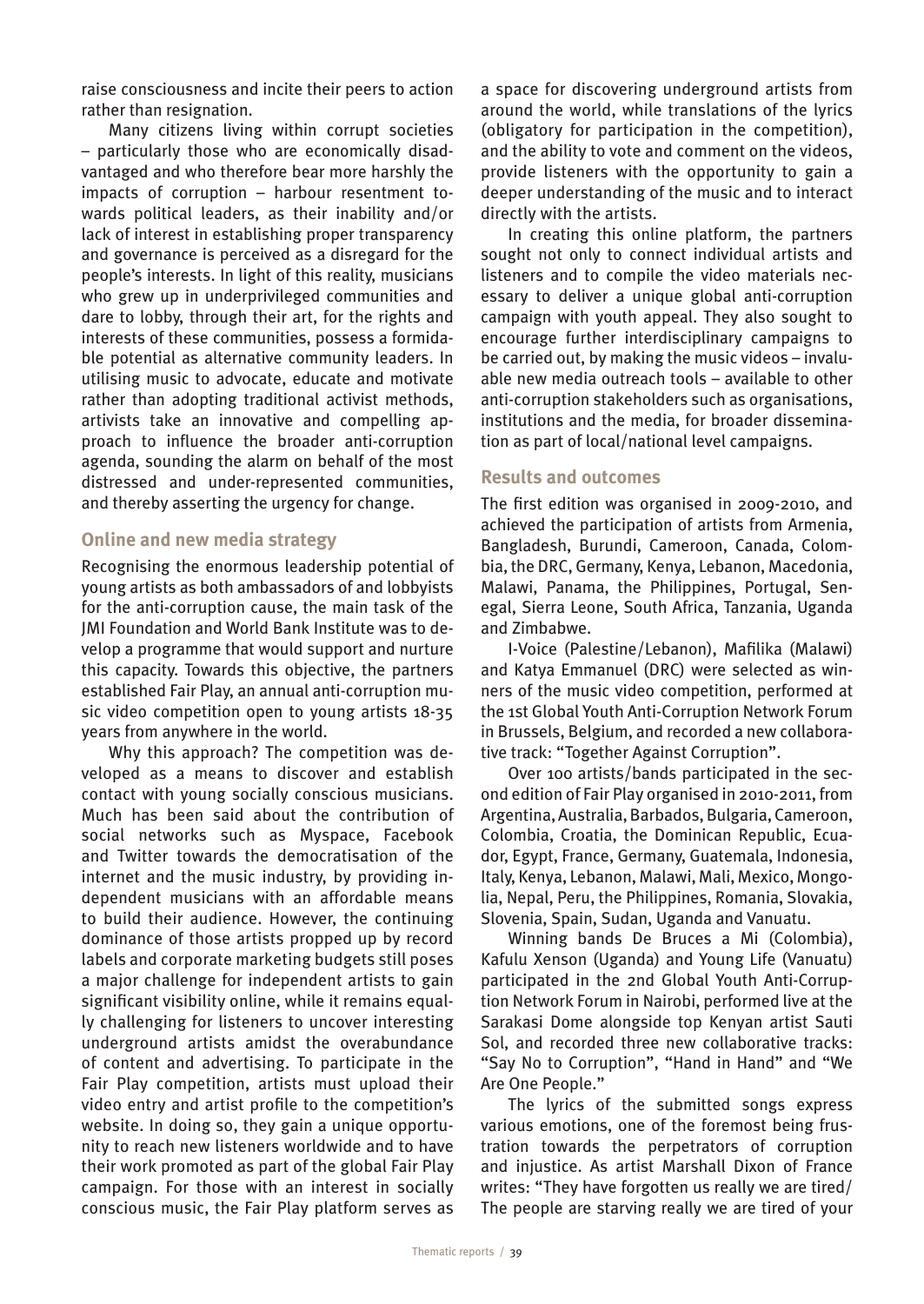bullshit/ Your promises really we are tired/ The injustice, the violence really… the corruption and impunity in the country/ Really… tired, tired really we are tired."5 The frustration that stems from the perpetuation of corrupt systems over time is highlighted by artists Bafing Kul & the Apollo Band of Mali: "We had fought for democracy/ The old regime was overthrown/ New figures were elected/ But the corruption never went away, as if nothing had changed."6 Loathing towards those involved in corruption and their disregard for the negative impact it has on others is evident in the lyrics of Croatian band St!llness, who write: "All that is left/ Are crumbs/ That remain/ After they've eaten/ They sit/ In their seats of power/ Bellies full/ With fat collaborators/ Reinventing bullshit."7

The songs also serve to expose many forms of corruption from bribery to embezzlement, fraud and extortion, citing examples from the artists' own communities. As Nelo Chouloute of Haiti writes: "They promise a new project for Slum Lasaline/ Funds provided/ Promises to build a new highway for Slum Carrefour/ Funds provided/ We will develop Slum of Cité Soleil/ Funds provided/ However, our money stays in their pockets."8 Hip-hop artist Hustlajay of Kenya bears witness in the song "Minyororo Ya Haki": "[Common man's] lands together with title deeds are taken away and given to the powerful, and common man left as squatters/ Day after day we growing poor and poorer by being asked to bribe for our rights."9 Artists Dr Sley & Da Green Soljas from Cameroon choose to highlight one of the most taboo abuses of power in their song titled "Down By the Riverside": "I'm Mr Professor/ Every girl must sleep with me, except you want to fail."<sup>10</sup>

Various artists make tributes and show respect for those engaged in the fight against corruption, emphasising the importance of speaking out against abuses of power. In the lyrics of "La Pedata di Dio", Italian artist Zero Plastica declares: "This goes out to every life cut short by armed hands/ This goes out to those who denounce the extortion and to those who boycott mafia-controlled services/ This goes out to every victim gone missing and no longer with us/ This goes out to every man who sacrifices all to fight the Mafia."<sup>11</sup>

5 www.anticorruptionmusic.org/?videos/on\_est\_faitigue

One of the most important and prevalent themes of the songs submitted to Fair Play is the call to action. As Alesh of the DRC writes: "I've seen the success of their schemes and tricks/ Which my fellow countrymen have all swallowed whole/ Not daring to raise their real thoughts/ The badly informed population ignores that for them the ground has already been marked out (…) Why do you continue to sleep?/ Apathetic to the death as they massacre you/ WAKE UP! ACT! LET'S MOVE!"12 Artist Shekhar Sirin from India too calls his people, stating: "Corrupt politicians have looted our nation/ Even the morsels from poor snatched away/ You can hardly breathe in such environment (conditions)/ It's time to wake up/ It's time to get up/ The nation which is scattered & in pathetic shape/ Let's build it back/ If corruption is RAVAN (synonym to devil in India)/ Then we will burn it."13 To those already engaged in the fight, words of encouragement, urging perseverance, are extended by artists such as the Koncerners from Vanuatu, who write: "You ghetto youths keep on doing good/ Keep your heads high/ Make good use of your time/ Not because you come from the ghetto/ You can make a difference, make it better."<sup>14</sup>

#### **Conclusion**

Just as the internet has in recent years affirmed its importance as a space for social protest, so too has music been proven by Fair Play and other projects to be an effective tool in raising awareness, building international solidarity, and also – importantly – refuelling the fires of artists and activists around the world who are consistently persecuted, isolated or otherwise antagonised by the mainstream in the attempt to deter them from sustaining the fight.

Musicians, particularly those from marginalised neighbourhoods, have proven themselves to possess key leadership qualities: willingness to stand up and speak the truth, ability to analyse and articulate complex issues, and commitment to making a change. As hip-hop artists Desorden Social of Colombia write on the role of artists: "It's been already 10 years recounting the cruelty (…)/ In 1999 two young men decided to use rap as a way to unleash their lyrics and not get choked up with what they are in living/ And now ten years later our subject has not changed/ And after hundreds of songs, the situation remains unchanged/ Because as I can remember, there's only injustice, inequality, poverty, abuses and more misery/ There are more

<sup>6</sup> www.anticorruptionmusic.org/?videos/yelema%28\_le\_ changement%29

<sup>7</sup> www.anticorruptionmusic.org/?videos/katarza\_\_\_catharsis

<sup>8</sup> www.anticorruptionmusic.org/?videos/nelo\_chouloute - haiti money\_embezzle

<sup>9</sup> www.anticorruptionmusic.org/?videos/minyororo\_ya\_haki

<sup>10</sup> www.anticorruptionmusic.org/?videos/down\_by\_the\_river\_side 11 www.anticorruptionmusic.org/?videos/la\_pedata\_di\_dio

<sup>12</sup> www.anticorruptionmusic.org/?videos/reveil

<sup>13</sup> www.anticorruptionmusic.org/?videos/ek\_aag\_ka\_zarra

<sup>14</sup> www.anticorruptionmusic.org/?videos/corrupted\_minds